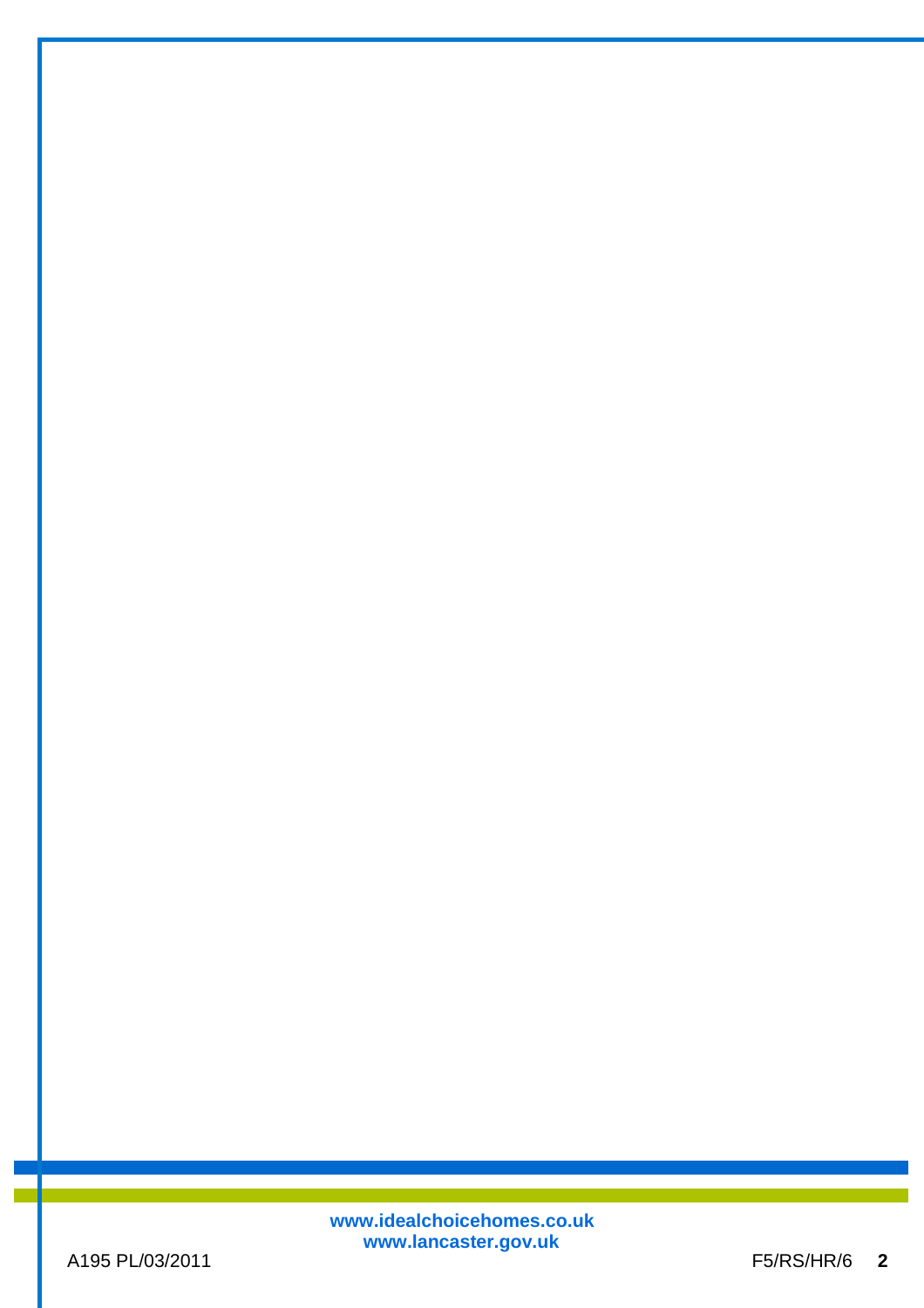

# About Ideal Choice Homes

Ideal choice homes allows you to choose which properties interest you, and gives you a greater say in where you live.

Available properties are advertised on a weekly basis on our website at **www.idealchoicehomes.co.uk,** and in our newsletter which is available in a variety of locations (see page 5).

To be able to participate you need to have a live application on the Lancaster City Council housing register (see page 4).

You will then be given a banding based on your need for housing, and provided with your application number which will allow you to bid for available properties.

You can bid for properties in a number of ways:

- By visiting our website
- On our 24hr telephone bidding line
- By text message
- In person at our offices

Each property will normally be offered to the applicant with the greatest housing need out of all those who have placed a bid.

Some properties will only be available to people in a particular band, and so the person with the longest waiting time within that band will be successful.

| <b>Contents</b>                         | Page     |
|-----------------------------------------|----------|
| <b>About Ideal Choice</b><br>Homes      | 3        |
| How to register for the<br>scheme       | 4        |
| <b>Property adverts</b>                 | 5        |
| <b>Bidding for properties</b>           | 6        |
| How to bid on the<br>website            | 7        |
| How to bid by<br>telephone              | 8/9      |
| How to bid by text<br>message           | 10       |
| Offers of<br>accommodation/<br>feedback | 11       |
| <b>Priority bands</b>                   | 12/13/14 |
| <b>Contact details</b>                  | 16       |

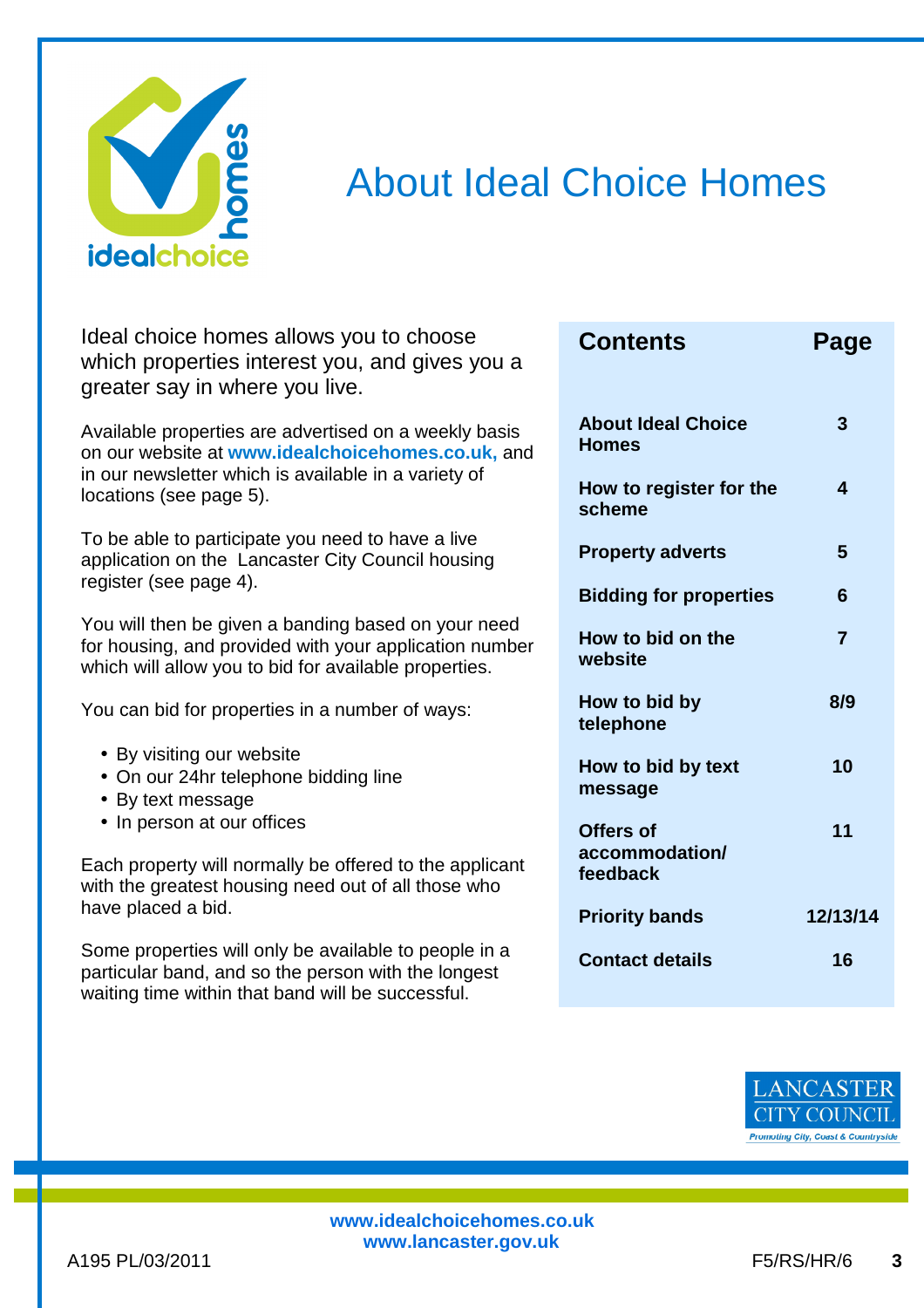

### How to register for the scheme

To take part in the Ideal Choice Homes scheme you must be on the Lancaster City Council housing register.

To apply to join the housing register you must be over 16 years of age. The easiest way to apply is online, at **www.idealchoicehomes.co.uk**.



If you would rather complete a paper application form, please request one using the contact details at the end of this user guide.

Along with your application form, you will be asked to provide the following documents:

- Proof of identity (for example passport, birth certificate, driving licence or medical card)
- Proof of children (for example child benefit letter, child tax credit award letter, CSA letter, letter from school)
- Proof of address (for example driving licence, recent utility bill, recent benefit letter)
- Proof of income

If you need help to complete the application form you can contact us and a member of staff will be happy to help. Once you are on the housing register we will write to tell you:

- The type(s) of property you are eligible for
- The band you have been placed in (see page12-14) and your application date
- Your housing application number

#### **Remember:**

**If your circumstances change you must tell us so that we can re-assess your application.** 

**If we offer you a property and your circumstances have changed without you telling us, we may withdraw the offer.** 



**www.idealchoicehomes.co.uk www.lancaster.gov.uk**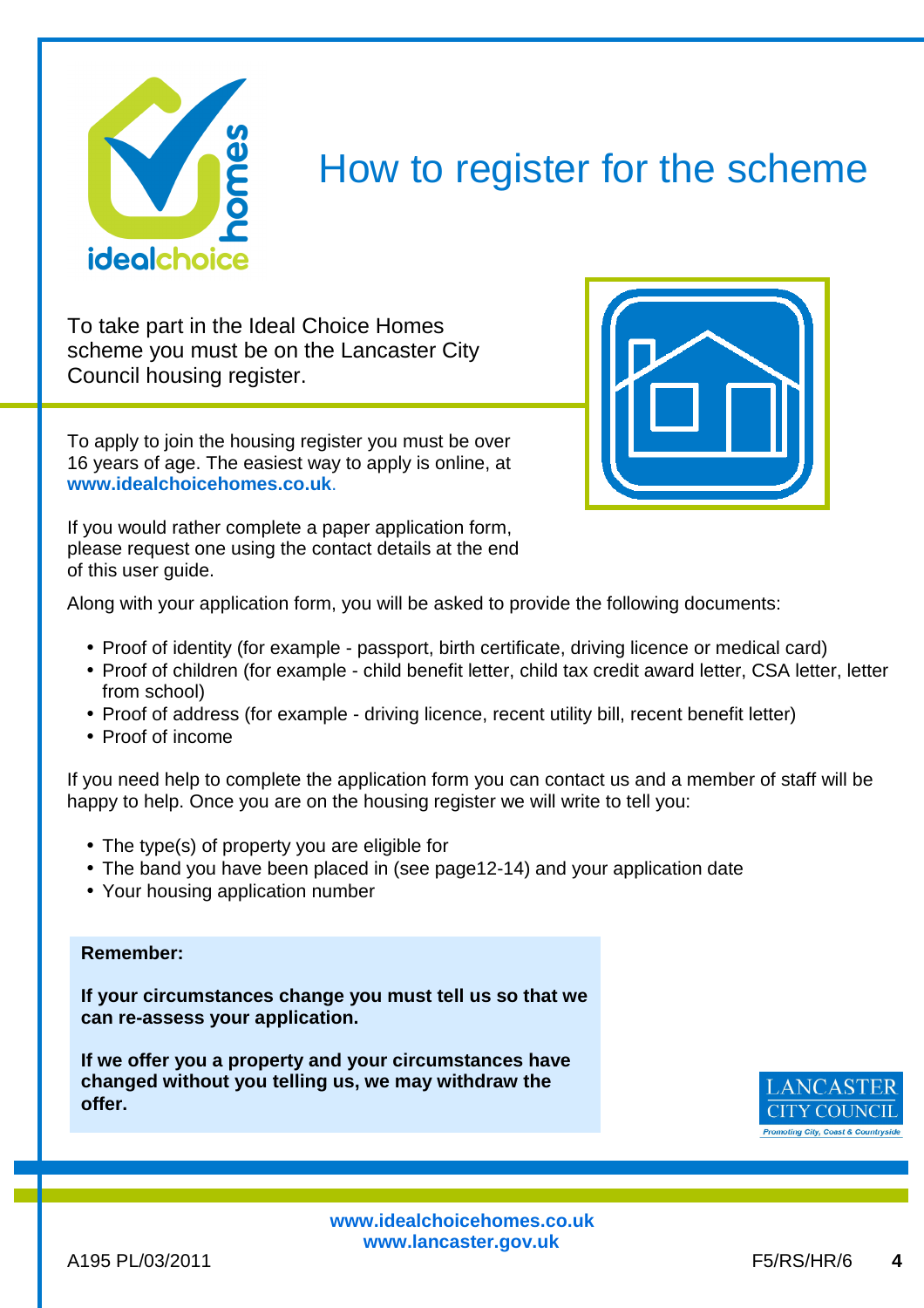

## Property adverts

**Properties will be advertised on a weekly basis. A new list of available properties is produced every Wednesday and you can bid on these properties until midnight the following Monday.** 

The easiest way to access information about available properties is by visiting our website at **www.idealchoicehomes.co.uk**.

We also produce a newsletter each week – a new one is available every Wednesday morning. You can collect a newsletter from the customer service centres at Lancaster and Morecambe Town Halls, or from the housing office on Cable Street in Lancaster.

**Remember:**

**It is not 'first come first served' – your final position on the shortlist for a property will be based on housing need.** 

You can also access information about available properties by speaking to a member of staff by phone, or in person in one of our offices.

Each advert also contains useful information such as:

- Rent
- Number of bedrooms
- Heating type
- Parking
- Garden details

On the website you can access detailed information about each property and its surrounding area including a street map, and details of local amenities such as schools, doctors, bus stops and more.

The property adverts contain information about each available property to help you decide whether to bid for it. It tells you if there are any special requirements you need to meet, such as age restrictions or which band will be given priority.

#### **Symbols on each advert help to show the features of the property.**



Property has its own garden



Property available to over 60's only



Sheltered property



Property has off road parking

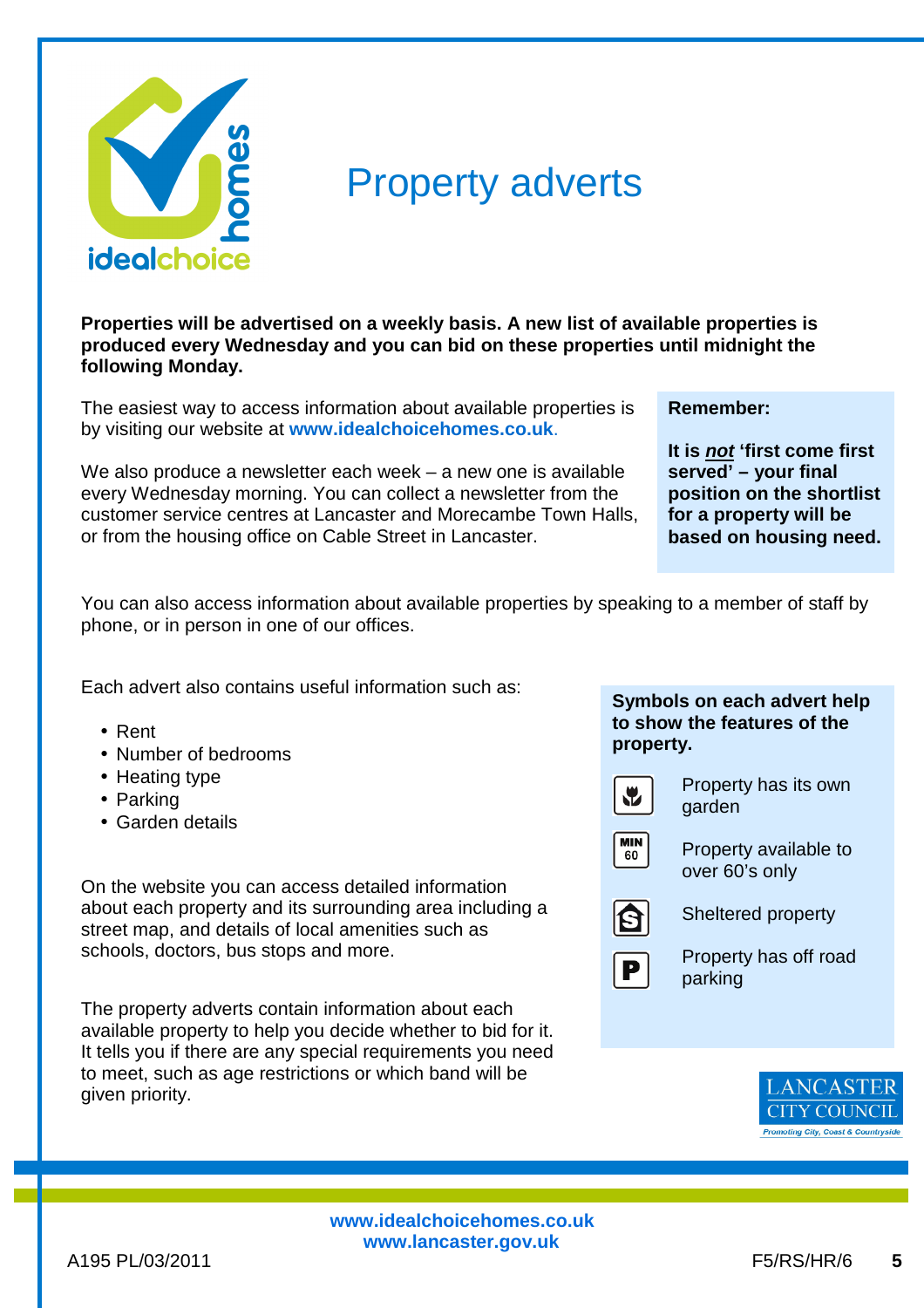

# Bidding for properties

**Once you are on the Lancaster City Council housing register you can bid for up to two properties on each weekly advertising cycle.** 

You can bid for any property which you are eligible for. For example, if you only require one bedroom you will not be able to bid for a two bedroom property.

**Remember:**

**A bid does not involve any money.** 

**By bidding you are simply expressing your interest in a property.** 

Some properties will only be available to particular applicants. For example, they may only be available to people in a particular band. This will always be made clear on the property advert.

Once you have decided which available properties you are interested in you can bid in the following ways:

- On the website **www.idealchoicehomes.co.uk**
- By telephone **0845 505 8230 (24 hours)**
- By text message **text 447537404370**
- In person **at the customer service centres at Lancaster or Morecambe Town Halls**



Please note, we have touch screen terminals at Lancaster and Morecambe Town Halls where you can access the Ideal Choice Homes website.

Always remember that your queue position for a particular property can change between the time you place the bid, and the end of the bidding cycle. This is because your queue position is based on the band you are in, and your waiting time on the housing register.

If a number of people in the same band bid for a property, the applicant with the longest waiting time will finish higher in the queue for the property.

If there is a reason why you are not able to place your own bids for properties, you can nominate somebody to do this on your behalf – perhaps a friend or family member. Please contact us to discuss this.

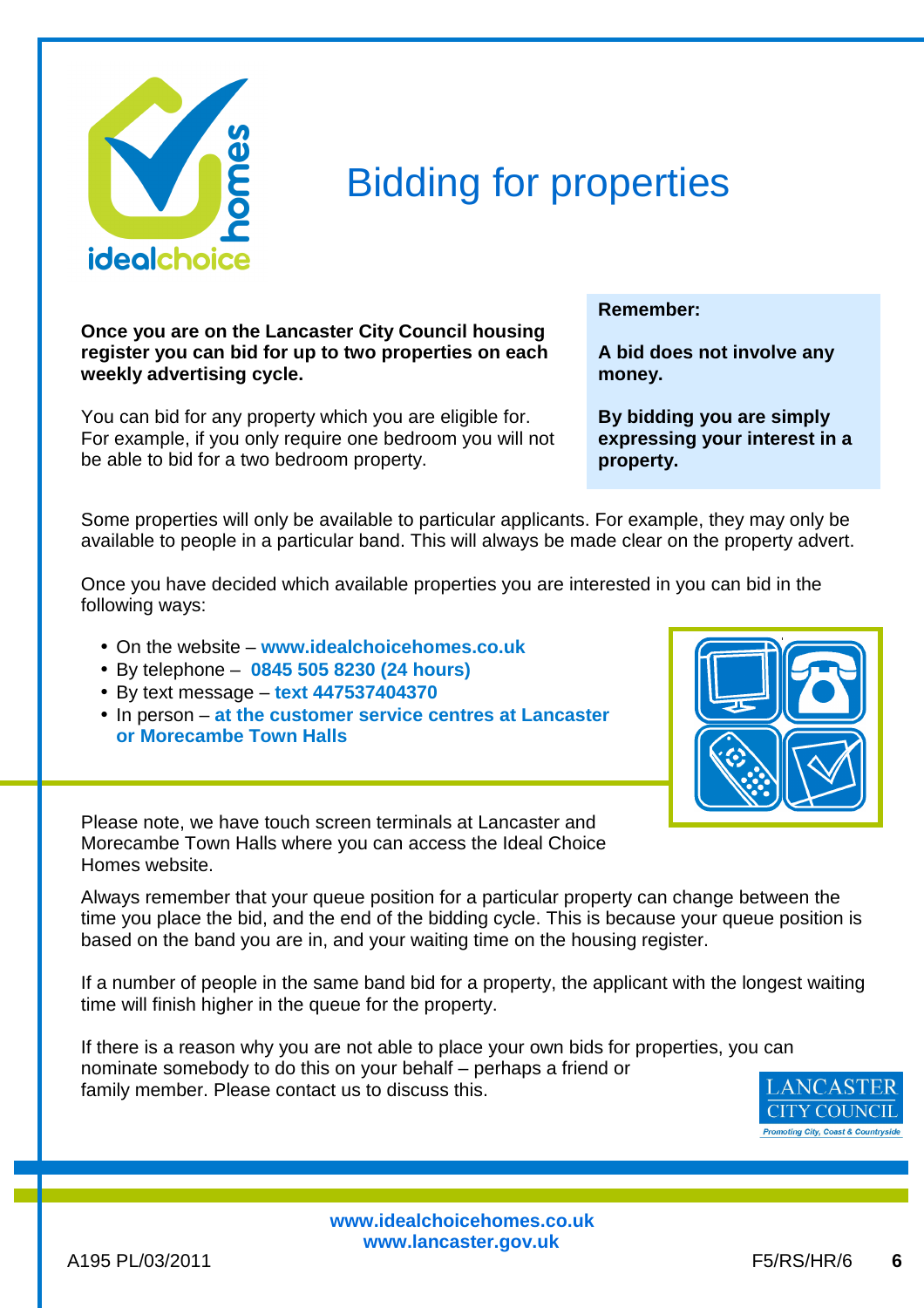

# How to bid on the website

#### **Visit the website at www.idealchoicehomes.co.uk**

- 1. Click **'login'/'my account'** then enter your PIN number and date of birth. At this stage your login will be confirmed and details of any current bids will be shown.
- 2. Click the **'property search'** option. Select any search criteria that you require (for example, a particular size of property) and click search.
- 3. A list of properties that match your search criteria will be displayed. If you are eligible for a property then an **'apply now'** button will be displayed. It will also show what your current position would be if you chose to bid for the property, but remember this can change as other people bid. If you are not eligible then the reason you are not eligible will be displayed.
- 4. For a property that you are eligible for click the **'apply now'** button. You will be shown the property details and asked to confirm your bid. When you confirm your bid you will be told that your bid has been successfully placed.

Through the website you can find full details about the Ideal Choice Homes scheme.

You can access useful information, download publications, search for information about current and past vacancies, and place and withdraw bids for currently advertised properties.



#### **Remember:**

**To login to the website you will always need your application number and date of birth.** 

**If you do not have internet access at home you may be able to access the website in a public place, such as your local library.** 

**If you forget your application number, please get in touch using the contact details at the end of this guide and we can remind you.** 

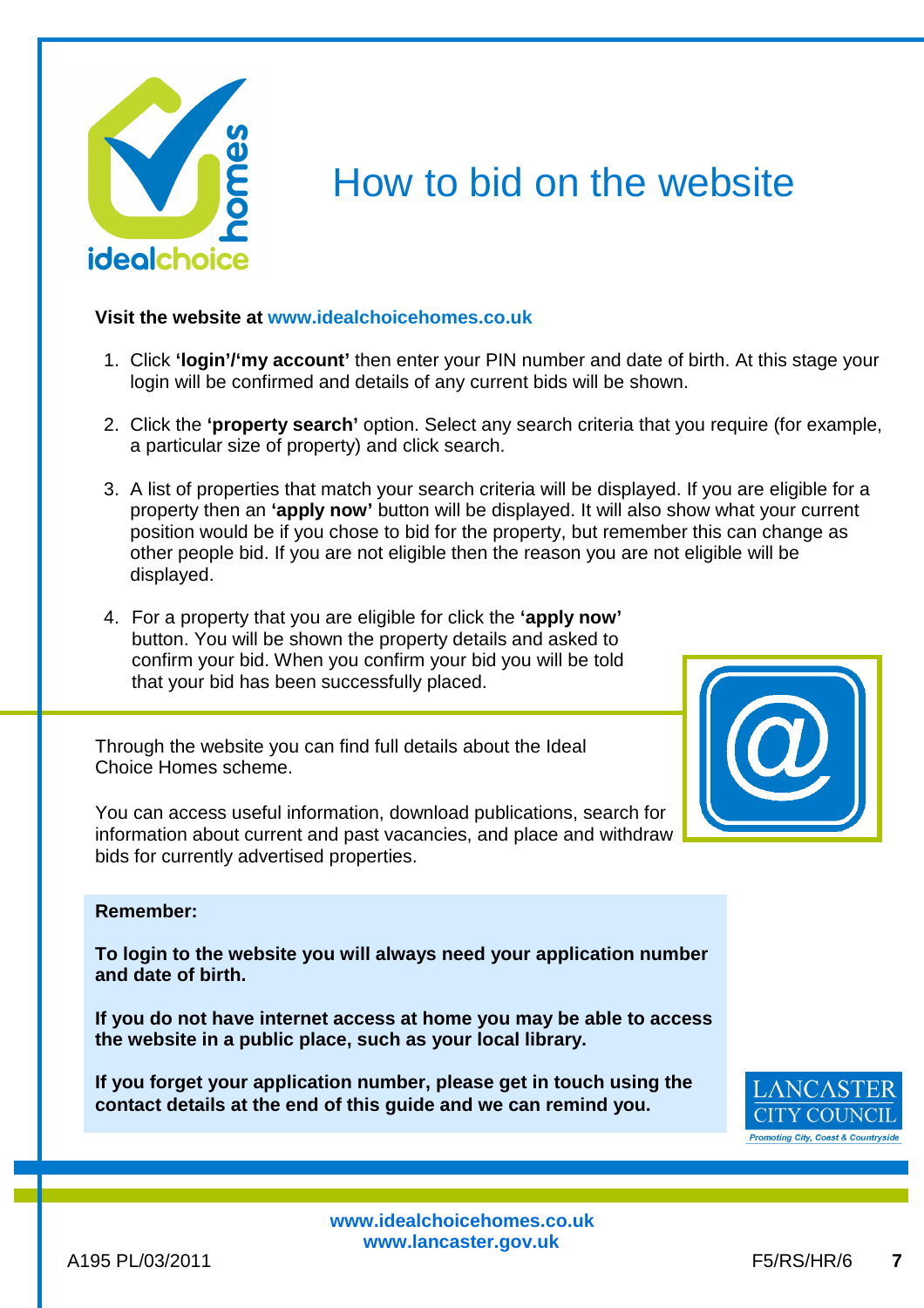

### How to bid by telephone

**To place a bid by telephone call the 24hr bidding line on 0845 505 8230. You will be charged the local rate for this call but please note that this rate will vary depending on your telephone service provider.** 

Through the telephone system you can place a bid, withdraw a bid, find out if you are eligible and what your current queue position is.

In order to bid by phone you will need:

- Your unique reference number ( application number)
- Your memorable date password (usually your date of birth)
- The property reference number(s) that you want to bid for

Bidding using the telephone is done using the number keypad on your phone. You will also need to use the hash key (#).

### **Logging on to the system – what you will hear**

- "Welcome to Ideal Choice Homes in the Lancaster district. Please select your language from the following list. Press 1 for English, press 2 etc…"
- "You have selected English. Press 1 to confirm, 2 to re-select your language."
- "Please enter your unique reference number, followed by the hash key (#)."
- "You have entered the following unique reference number". The reference number you entered will be read back to you.
- "Press 1 to confirm your unique reference number, or press 2 to re-enter."
- "Your unique reference number has been accepted. Please enter the day of your memorable date followed by the hash key."
- "Please enter the month of your memorable date, followed by the hash key."
- "Please enter the year of your memorable date using all four numbers, followed by the hash key. For example one, nine, six, five to represent nineteen sixty five."
- "Thank you, your details match our records. Press 1 to place a bid, press 2 to review your bids, or press 3 to exit"



**Start by calling the bidding line on 0845 505 8230**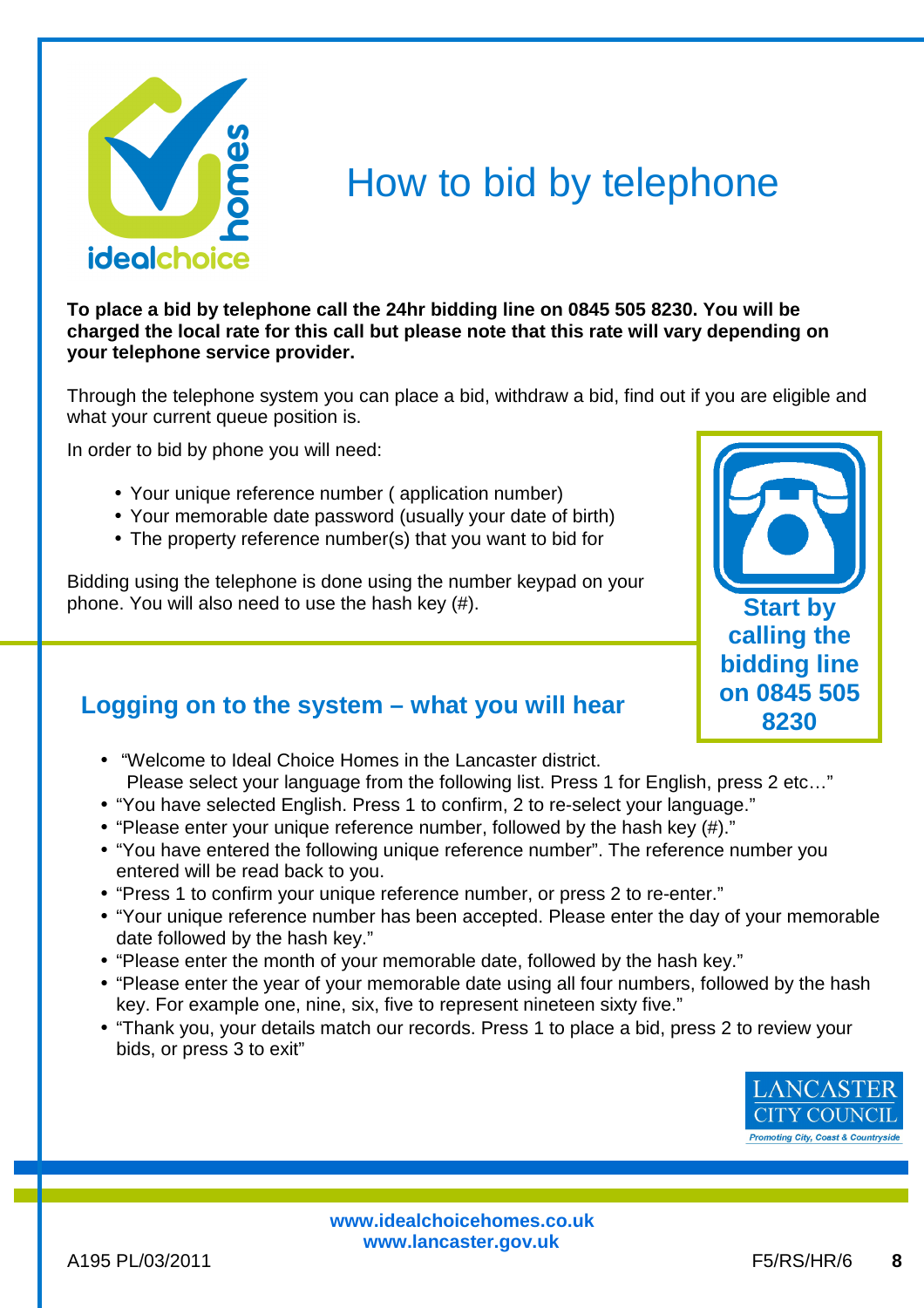

# How to bid by telephone

### **Making a bid – what you will hear**

- "Please enter the property reference number of the property you wish to make an application on, followed by the hash key (#).
- "You have entered the following property reference number".

The property reference number you have entered will be read back to you. If you are not eligible you will be told why. If you are eligible you will be told your current queue position. Note that your queue position will change as other people bid.

- "Press 1 to confirm, 2 to change the property reference number".
- "Your bid has been accepted."

### **Review and/or cancel your bids – what you will hear**



If you have already placed bids on the current advertising cycle you can choose to check or cancel them. Once you have logged on to the phone system you will hear:

- "You have bid on these properties", followed by the property reference numbers you have bid for.
- "Press the number of the property that you wish to cancel the bid for, followed by the hash key (#).
- The property reference number and current queue position will be read out to you. You will be told, "Subsequent bids may affect your queue position and some properties may be offered to the most suitable candidate. Press 1 if you are sure you want to cancel your bid, otherwise press 2 to exit."

### **Exit – what you will hear**

• "Thank you for using the system, goodbye."

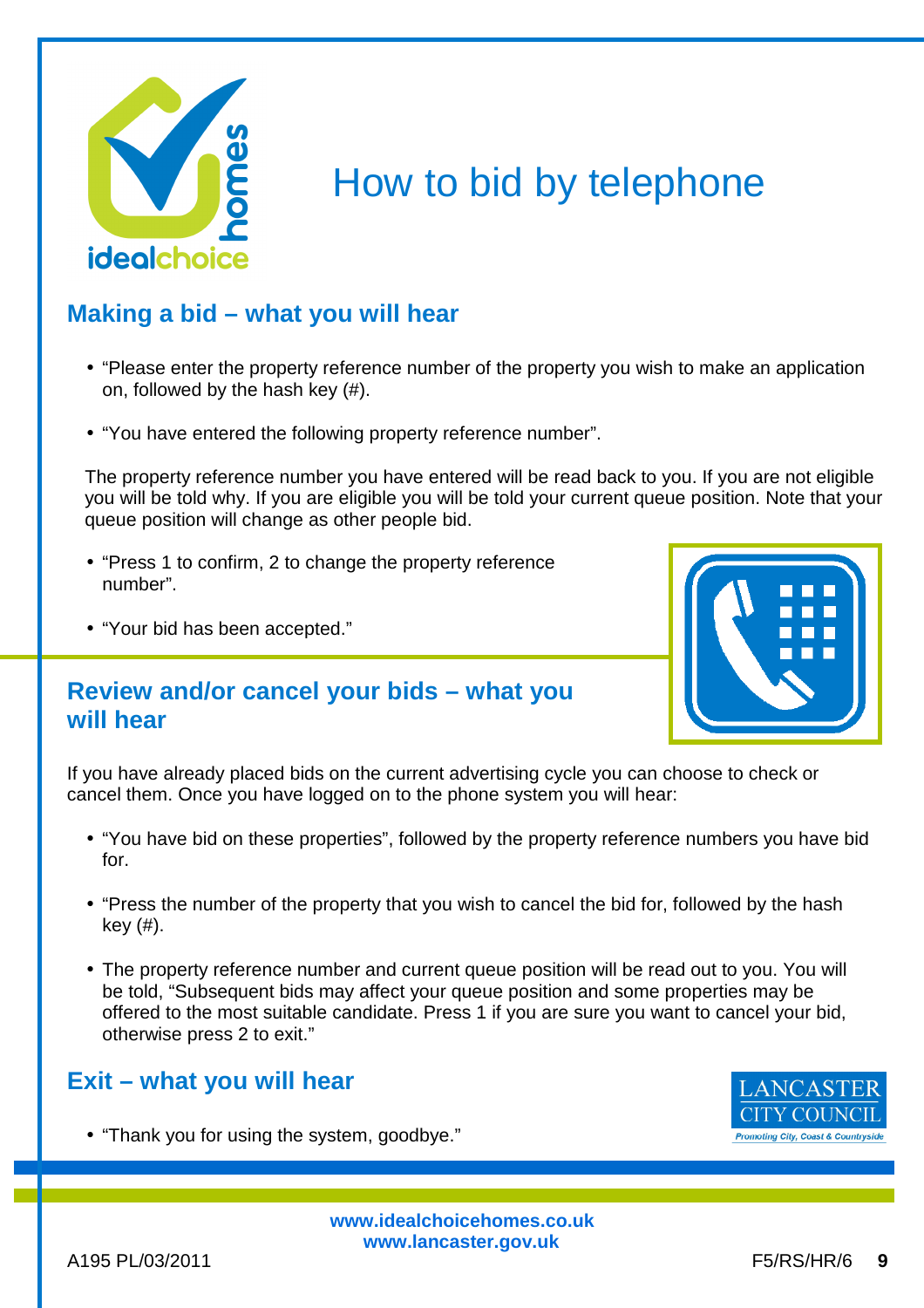

## How to bid by text message

#### **You can bid for properties by text (SMS) message using a mobile phone.**

Text message charges vary depending on who your mobile phone provider is but are usually 10p or less per message.

**Step 1**  Start a new text message reference on a mobile phone **Step 2** 

Type your unique number (application number), followed by a space. e.g. 12345

**Step 3** Type your memorable date password (usually your date of birth), followed by a space – use 2 digits for day and month and 4 for year, with a forward slash in between. e.g. 16/03/1975

**Step 4**  Type the first property reference number followed by a space. (If you have finished bidding go to step 6).

**Step 5**  Type the second property reference number followed by a space.

**Step 6**  Send the text message to 447537 404370



### **Step 7**

You will receive a text message confirming that your bid(s) have been made or, if they have not been made, why not.

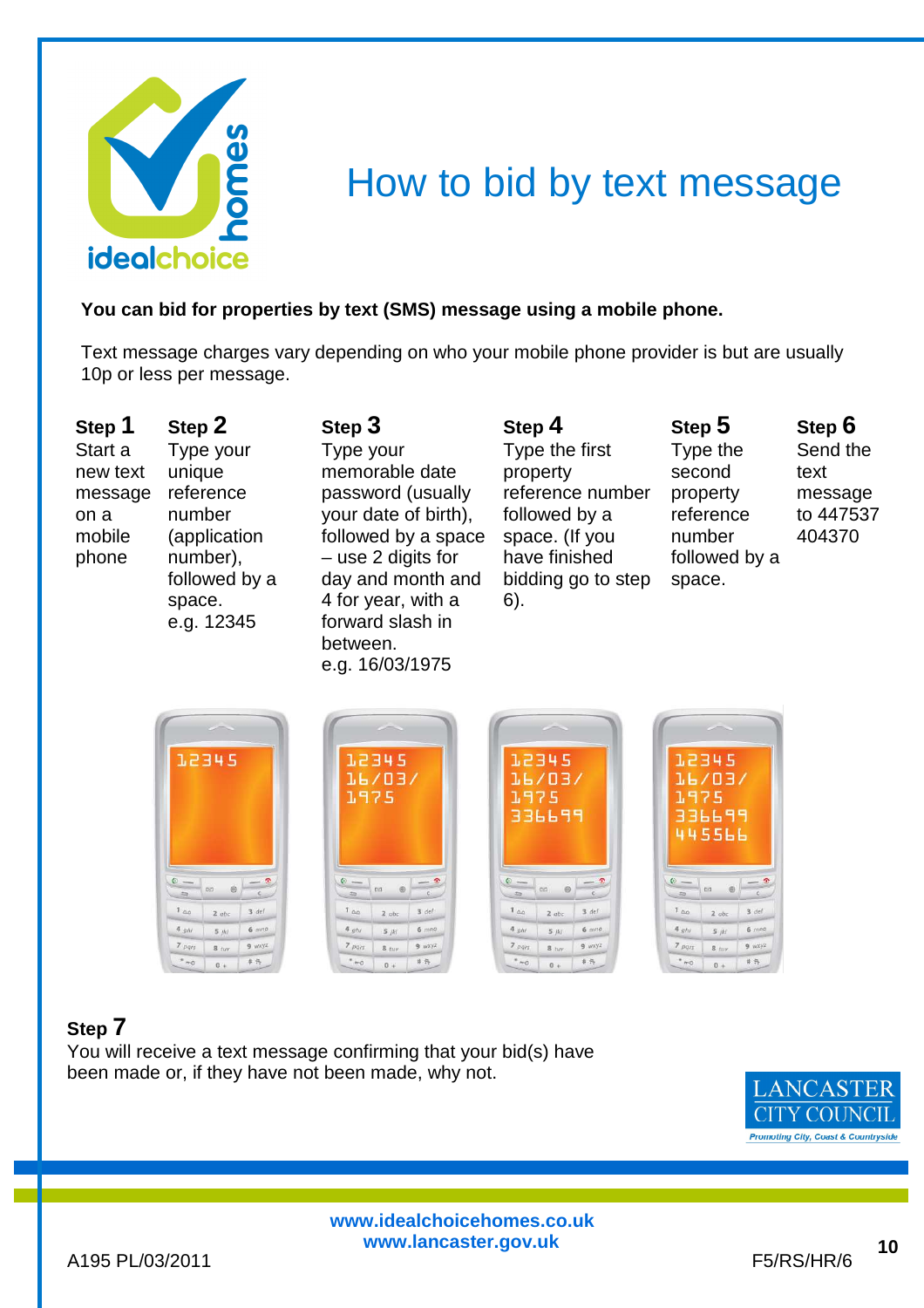

### Offer of accommodation

All bids received for a property are put in order to produce a shortlist of eligible applicants for each property advertised. This is based on which band you are in and the date of your application.

When a number of people in the same band are on the shortlist for a property they are put in order of waiting time.

If your name is at the top of the shortlist we will contact you, ideally by telephone, and you will normally be invited to view the property.

Once you have viewed the property, you must decide whether to accept or refuse the offer.

If you decide to refuse the property it will be offered to the next person on the shortlist. You will not normally be penalised for refusing a property and will continue to be able to bid for properties advertised.

If you are offered a property you will not be shortlisted for other properties until you have decided to either accept or refuse the offer.

Some properties will be available only to people in a particular band. Out of everybody in the correct band who bids for these properties the person with the longest waiting time will be successful.

#### **Remember:**

**If you change your telephone number please make sure you let us know.** 

**This will make it easier for us to contact you with an offer.** 



# Feedback

We publish information about homes which have been recently let. This includes the priority band of the successful applicant for a property, and the number of bids placed for it.

This information can give you an idea of how popular particular areas and types of properties are, and may help you make decisions about which properties to bid for.

It may also give you an idea of how long you may have to wait to be successful for a property. This feedback information is available in the 'recent lets' section of the website, and as part of the weekly newsletter.

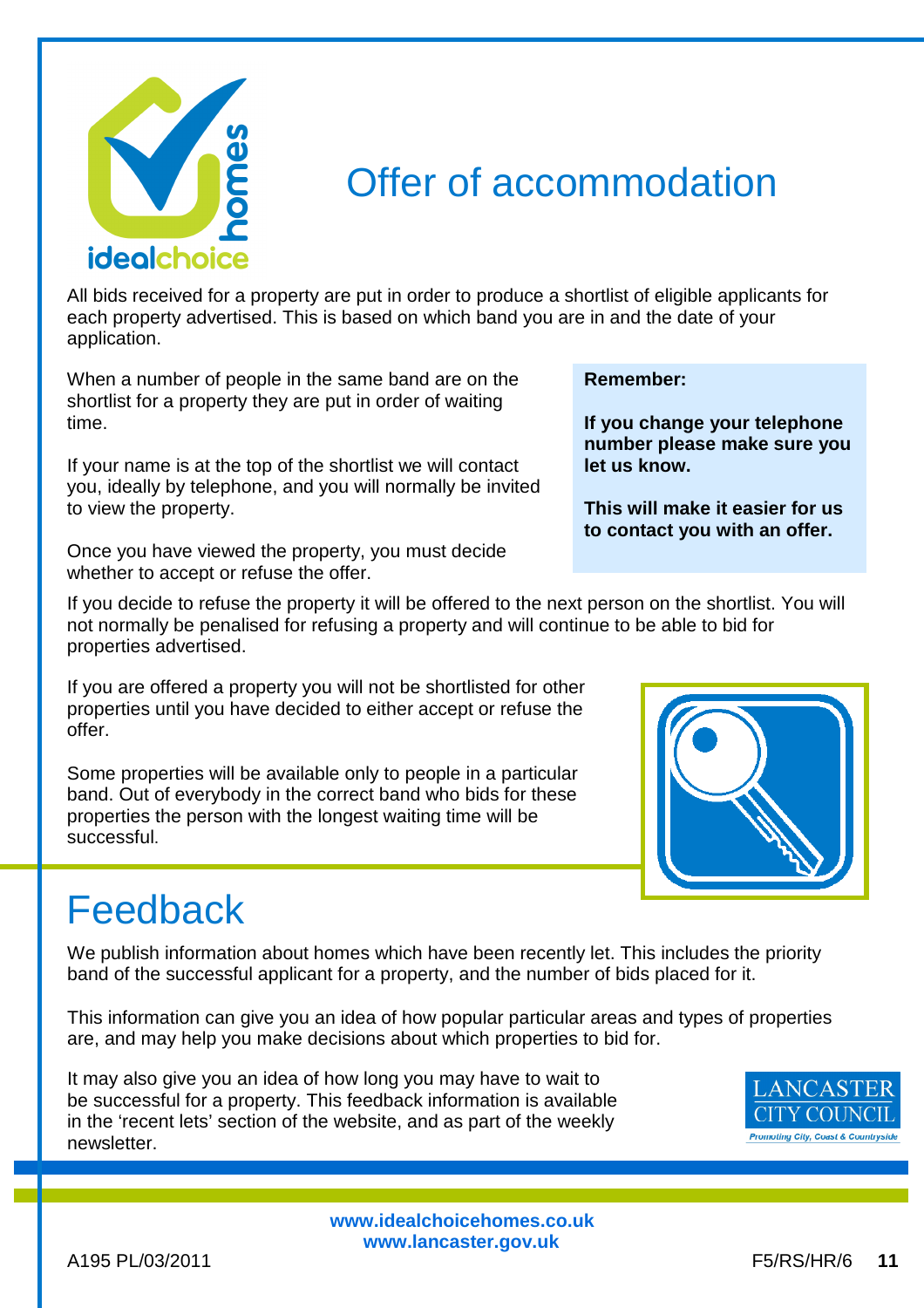

### Priority bands

**Housing and transfer applications received will be assessed and placed in one of five bands (A-E), with Band A being the highest priority and Band E the lowest.** 

Within each band applications will be placed in date order. So where two applicants are in the same band, the one with the longest waiting time has the higher priority.

#### **Remember:**

**Make sure your housing application contains all your current circumstances, so we can assess your priority correctly** 

The date of your application will be the date your application was registered with us. If your circumstances change and you move up a band the date used will be the date you moved into that band. If your application is re-assessed and you stay the same, or move down a band, you keep your original application date.

### **A summary of the priority bands is as follows:**

#### **Band A – Emergency need for housing**

Substantial evidence must exist before you are placed in this band, and this will have to be supported by a Local Authority, Police, Health Authority or Social Services.

- You have been accepted by the Council as being homeless and in priority need
- You have an emergency medical need
- Your home is in emergency disrepair
- You are escaping violence or threats of violence, or a traumatic event, where there is a serious risk to the household
- You have an emergency housing need due to exceptional circumstances as identified by the Local Authority, Police, Health Authority or Social Services
- You have another emergency housing need

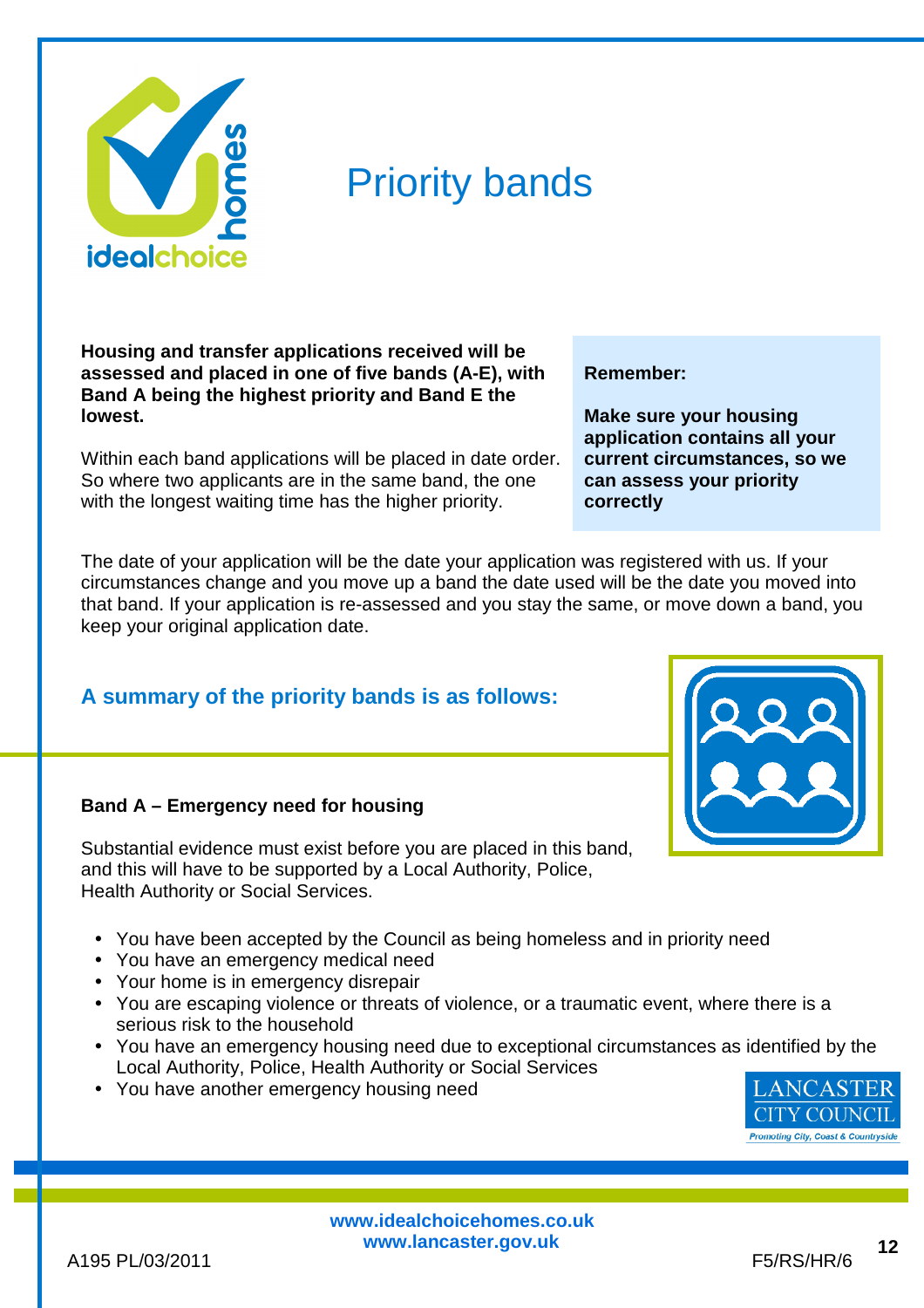

# Priority bands

#### **Band B – High housing need**

- You have an urgent need for re-housing on social or welfare grounds
- You have been assessed as having a high medical need
- Your home is permanently lacking a toilet, bathroom or hot and cold water
- You need two or more bedrooms than you currently have
- Your home has been assessed as being in a high level of disrepair
- You live in a high demand specially adapted property that you no longer require
- You are a Lancaster City Council tenant who has succeeded to a property that is too large or unsuitable for your needs (i.e. where the previous tenant has died and you have been allowed to take over the tenancy)
- You are a tenant of one of the landlords involved in the Ideal Choice Homes scheme and you have two or more bedrooms than you need
- You are a Lancaster City Council tenant who is moving into sheltered accommodation from a general needs property
- You are a Lancaster City Council tenant who lives in a high demand property that needs to be released to aid the wider management of the social rented stock
- You have been seriously injured or disabled in action in the Armed Forces
- You have successfully completed your stay in supported housing and need to move into general needs accommodation

#### **Band C – Medium housing need**

- You have been assessed by the council as being homeless but you are not in a priority need category
- You are roofless
- You have been assessed as having a medium medical need
- You are sharing facilities (kitchen, bathroom, toilet) with people you are not related to. Please note, you cannot claim this need if you are living with an ex-partner/spouse
- You have two children of differing sexes both aged over 5 who are sharing a bedroom
- You live in an above ground floor flat and have two or more children under 16
- Your home has been assessed as being in medium level of disrepair
- You are an agricultural worker needing to move on from tied accommodation
- You are employed in the district or have been offered permanent employment in the district

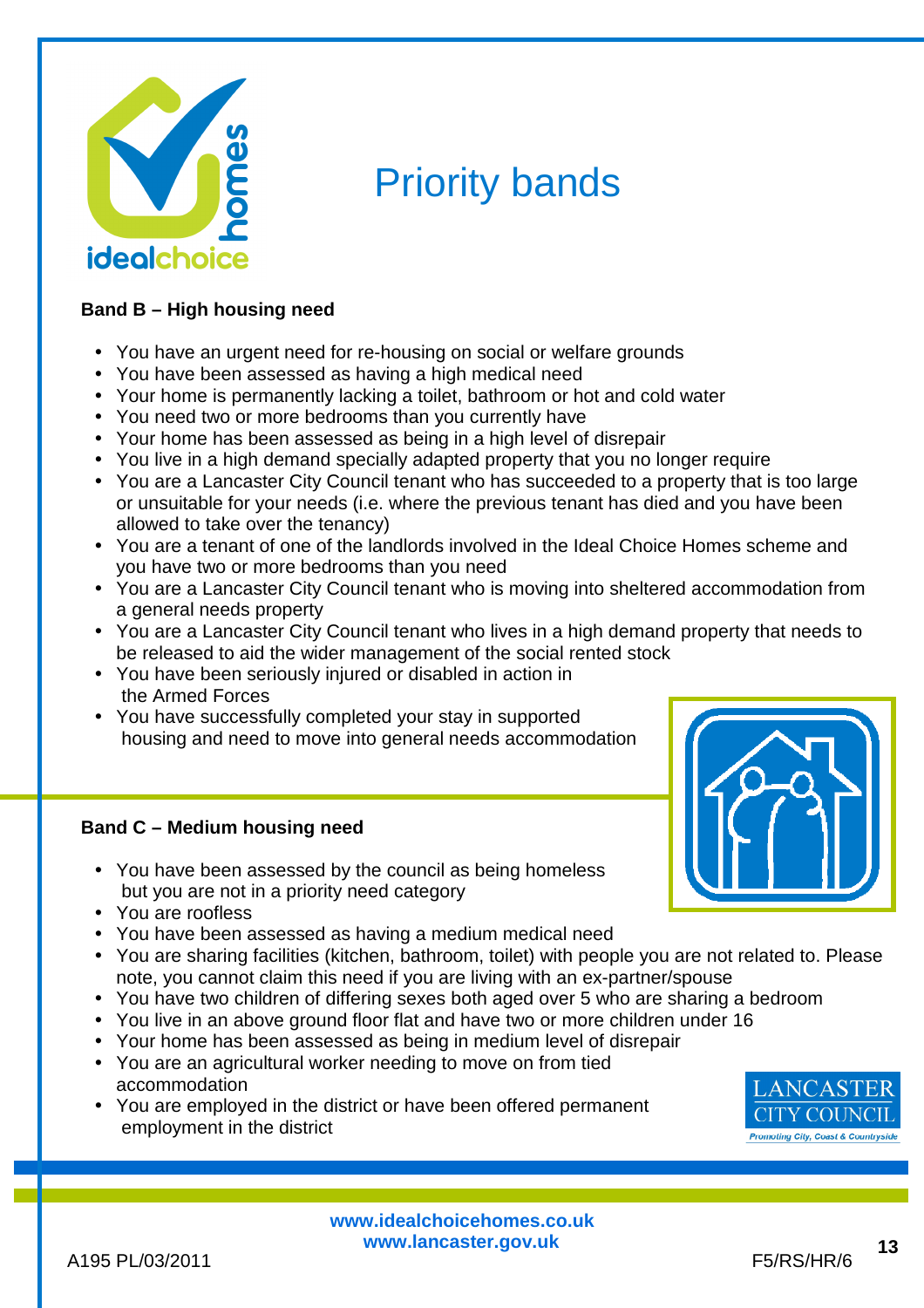

# Priority bands

#### **Band D – Low housing need**

- You have been assessed by the council as being intentionally homeless
- You have been assessed as having a low medical need
- You live in an above ground floor flat with one child under 16
- You need one more bedroom than you currently have
- Your accommodation limits your access to children
- You are sharing facilities (kitchen, bathroom, toilet) with family
- Your home has been assessed as being in a low level of disrepair
- You need to move nearer to someone to provide or receive support
- You live in private rented accommodation
- You live in a mobile home, caravan or boat
- You live in tied accommodation
- You have a license to occupy
- You are serving or have served in the armed forces and have a local connection either current or previous through residence or employment in the district

#### **Band E – Very low housing need**

- You do not have a local connection
- You are an owner occupier who does not have a high medical and/or support need
- You have enough savings and/or capital to enable you to buy a suitable property
- You are in the process of getting divorced or legally separated where the outcome, or settlement of the former matrimonial home is not yet known
- You have worsened your circumstances deliberately